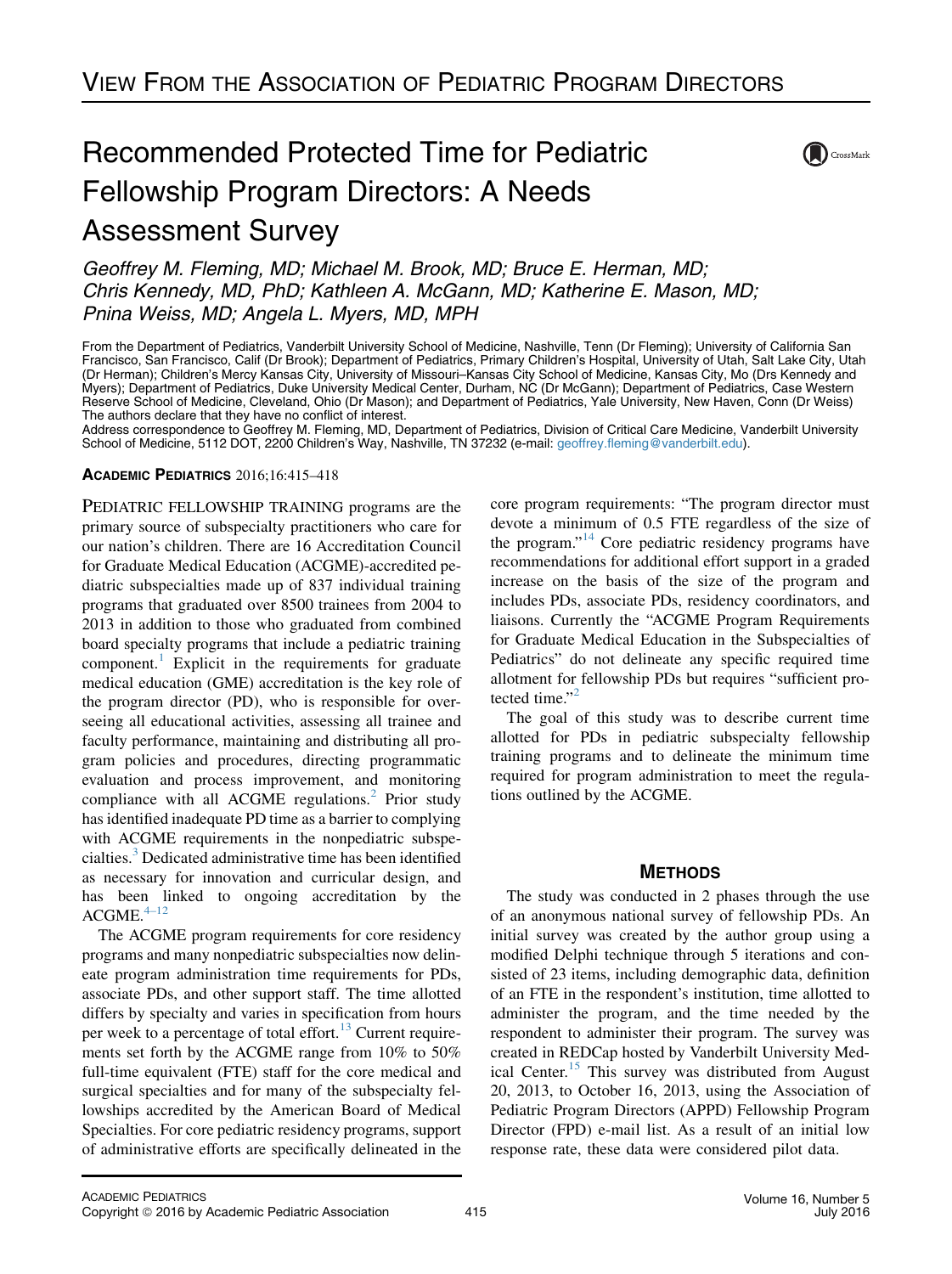The study survey was refined using a modified Delphi technique through an additional 3 iterations, and distribution was expanded to include both the Council of Pediatric Subspecialties electronic mailing list and the APPD FPD e-mail list. The study survey was shortened to 6 core items with branching logic, expanding to 9 items if the FPD indicated leadership of 2 programs. The study survey was resent via the distribution lists between February 23 and April 2, 2015, with 2 reminder e-mails and verbal reminders at the APPD spring meeting. All survey responses were anonymous.

Basic demographic data were collected including the subspecialty program and number of fellows in the program. The name of the respondent and the institution of origin of the response were not recorded in the study survey. The FPD time assessment included 2 questions: "How much time (%FTE) do you currently expend in your role as PD?" and "How much time (%FTE) do you feel is required to effectively function in your role as PD?" Data were collected regarding additional resources in order to evaluate the impact of these different administrative supports on the time estimated for program leadership. These supports included the institutional presence of a super fellowship director (SFD), vice chair for education (VCE), associate fellowship program director (APD), program coordinator (PC), or research director (RD).

Approval for this project was obtained from the Vanderbilt University Medical Center institutional review board with exempt status.

Medians and interquartile ranges (IQR) were used to determine the time expended and the time needed to direct a subspecialty training program on the basis of the number of fellows in the training program (program size) and the subspecialty. Independent  $t$  test without assumption of equal variances was used to compare means of FPD time needed in the presence and absence of other resources as defined above. The difference was calculated by subtracting the mean %FTE with the resource available by the mean %FTE without the resource available with 95% confidence intervals.

Analyses were performed by SPSS 20 software (IBM SPSS, Chicago, Ill). A 2-tailed P value of  $< .05$  was considered statistically significant.

#### RESULTS

A total of 558 (76%) anonymous responses for the study survey were recorded from the 737 registered individuals in the combined e-mail distribution lists. Ten of the surveys were incomplete and not included in analysis. Of the 548 completed responses, 535 responses were from FPDs of single programs and 13 (2.4%) were from PDs leading more than one program. These dual-program responses were excluded from the analysis sample because the small number limited comparative analysis. Data from APPD indicated that 665 FPDs, 43 associate FPDs, and 5 co-FPDs were registered with the organization at that time and had e-mail accounts listed. Overall, the cohort of completed responses reflects approximately 75% (535/

713) of the FPD and associate FPDs registered with APPD and 73% of the 737 recipients listed on the combined APPD FPD and Council of Pediatric Subspecialties e-mail distribution lists. Additionally, these responses reflect 64% (535/837) of pediatric subspecialty programs listed with the ACGME, assuming no duplicate responses.

In response to the question about "time you currently expend in your role as PD," PDs reported a median % FTE expended of 17% (IQR, 10–25). The time expended varied by program size, with the smallest programs (0–3 fellows) reporting a median 10% (IQR, 10–20) and the largest programs  $(\geq 10$  fellows) reporting a median of 25% (IQR, 20–34) (Table 1). These estimates reflect the time PDs currently spend and were different from the "time you feel is required to effectively function in your role as PD." The time estimated to effectively function in the role also varied by program size, with an overall median of 25% (IQR, 20–30) and ranged from 20% (IQR, 15–25) for the smallest programs to 34% (IQR, 25–50) for the largest programs (Table 1). These time estimates also varied by subspecialty; however, sample size limited the ability to further analyze the effect of program size within a specific subspecialty [\(Table 2](#page-2-0)).

Data regarding other resources available to support program administration and their impact on the estimated mean time required were analyzed. Of the 535 completed responses, 465 (87%) reported having a PC, 219 (41%) an APD, 149 (28%) a VCE, 90(17%) a SFD, and 75 (14%) an RD. With respect to FPD time expended, the presence of a PC did not significantly alter the reported PD time for any size program. Overall, programs with an APD reported increased time needed, from 17% to 21%  $(P < 0.01)$ . The presence of a RD reduced reported time for programs overall, from 22% to 18% ( $P = 0.043$ ). The presence of an SFD or VCE did not confer a significant difference in PD time needed. Small and inconsistent effects of these additional resources on PD time were analyzed by size of program and showed no specific trend.

#### **DISCUSSION**

Sufficient time for program administration, curriculum design, and education innovation is crucial in any graduate medical education program and is associated with accreditation status. The data demonstrate that pediatric subspecialty FPDs currently may not have adequate protected time to effectively administer their programs. Additionally,

Table 1. FTE Expended Versus Required by FPDs Based on Program Size

| n   | % FTE Expended,<br>Median (IQR) | % FTE Required,<br>Median (IQR) |
|-----|---------------------------------|---------------------------------|
| 535 | 17 (10-25)                      | 25 (20-30)                      |
| 219 | $10(10-20)$                     | $20(15-25)$                     |
| 172 | 15 (10-20)                      | 25 (20-30)                      |
| 90  | $20(15 - 30)$                   | $30(20-40)$                     |
| 54  | 25 (20-34)                      | 34 (25-50)                      |
|     |                                 |                                 |

FPD indicates fellowship program director; FTE, full-time equivalent; and IQR, interquartile range.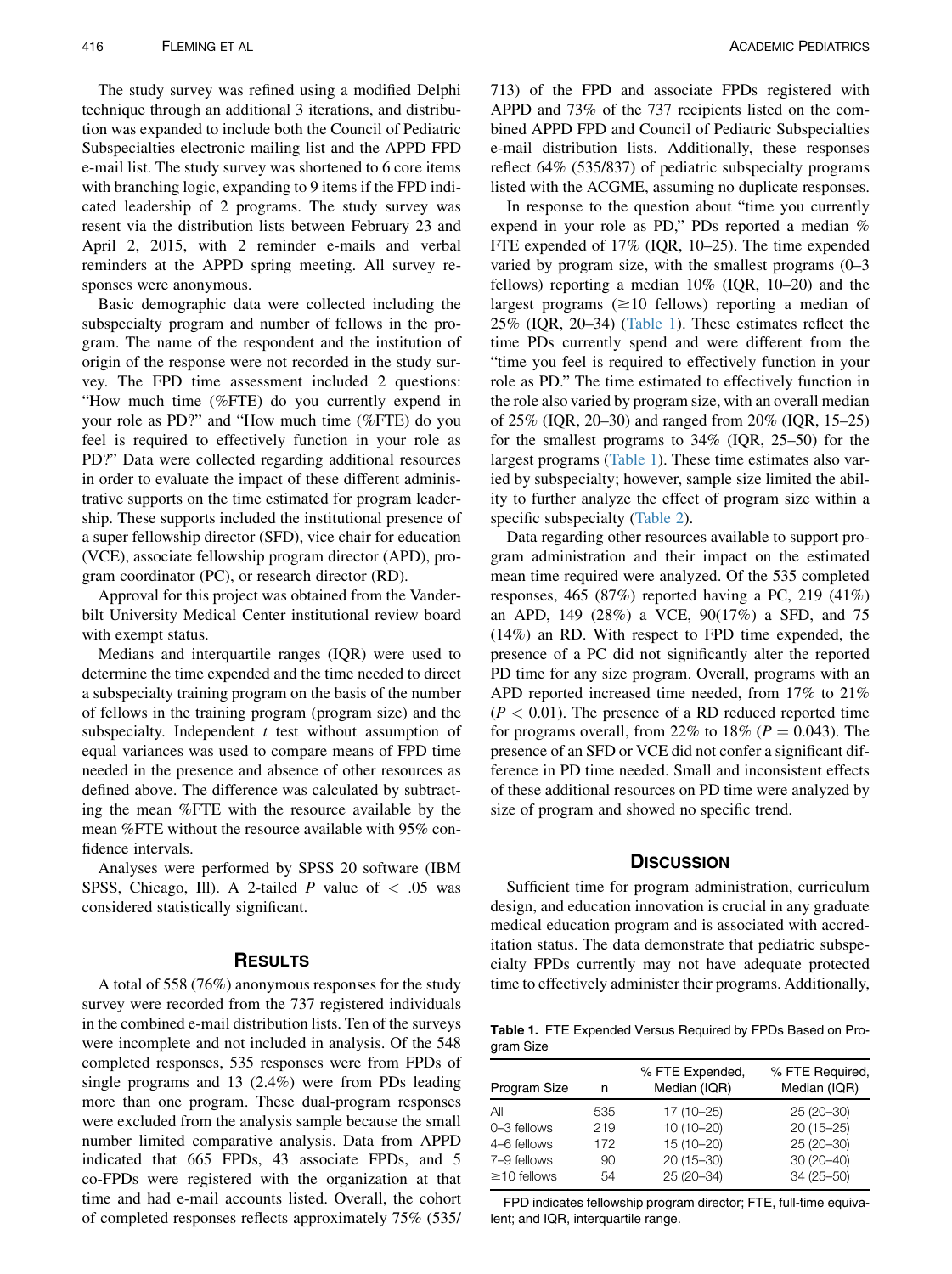<span id="page-2-0"></span>Table 2. FTE Expended and Required for Specific Pediatric and Pediatric-Affiliated Subspecialties

| Subspecialty          | n        | % FTE Expended,<br>Median (IQR) | % FTE Required,<br>Median (IQR) |
|-----------------------|----------|---------------------------------|---------------------------------|
| Adolescent            | 15       | $20(15 - 25)$                   | 25 (20-35)                      |
| Allergy immunology    | 4        | 24 (12-30)                      | 30 (23-34)                      |
| Behavior development  | 35       | 20 (10-30)                      | 20 (20-30)                      |
| Cardiology            | 36       | $20(11 - 25)$                   | 25 (20-30)                      |
| Child abuse           | 23       | 15 (10-25)                      | 20 (20-25)                      |
| Critical care         | 33       | 20 (15-30)                      | 30 (20-38)                      |
| Emergency             | 35       | 25 (20-30)                      | $30(25 - 50)$                   |
| Endocrinology         | 33       | $10(9 - 15)$                    | $15(15 - 25)$                   |
| Gen pediatrics        | 1        | $10(10-10)$                     | $10(10-10)$                     |
| Gastroenterology      | 21       | 15 (10-20)                      | $20(15 - 20)$                   |
| Hematology oncology   | 47       | 20 (15-30)                      | 30 (20-35)                      |
| Hospital medicine     | 12       | $10(3 - 19)$                    | 20 (20-20)                      |
| Infectious diseases   | 56       | 15 (10-20)                      | 20 (16-30)                      |
| Nephrology            | 14       | 13 (10-20)                      | 18 (10-26)                      |
| Child neurology       | 9        | $20(13 - 21)$                   | 25 (20-35)                      |
| Neonatology           | 95       | 20 (15-30)                      | 30 (20-40)                      |
| Pulmonology           | 42       | $10(9 - 20)$                    | $20(15 - 25)$                   |
| Rheumatology          | 19       | $10(5 - 15)$                    | $15(15 - 20)$                   |
| Sports medicine       | З        | 20 (10-20)                      | $15(15 - 20)$                   |
| Palliative hospice    | 1        | $10(10-10)$                     | 20 (20-20)                      |
| Sleep medicine        | 1        | $15(15-15)$                     | 33 (33-33)                      |
| Genetics              | $\Omega$ |                                 |                                 |
| Transplant hepatology | 0        |                                 |                                 |

FTE indicates full-time equivalent; IQR, interquartile range.

the data inform a stepwise increase in the time allotted to meet the ACGME requirements of "sufficient protected time" for PDs specified in the "ACGME Program Requirements for Graduate Medical Education in the Sub-specialties of Pediatrics."<sup>[2](#page-3-0)</sup> The minimum specific recommendations would be 20% FTE for programs with 0 to 3 fellows, 25% FTE for 4 to 6 fellows, 30% FTE for 7 to 9 fellows, and 35% FTE for  $\geq$ 10 fellows, regardless of subspecialty. These recommendations do not include the time necessary to meet the requirements for scholarly activity of the PD (Section II.A.3.d), as research and administrative activities have insufficient overlap.

These recommendations correlate with the ranges identified by multiple ACGME review committees for time requirements in nonpediatric subspecialty training programs, as extracted from the ACGME resource "Expected Time for Program Director."[16](#page-3-0) Recommendations for protected time for PDs in the internal medicine subspecialties have required time support ranging from "20–50% depending on the size of the program," though the specific details for incremental increases are not specified. Among the surgical subspecialties, the range of recommended time is 10% to 50%. For those subspecialty programs spanning multiple review committees at the ACGME, the recommended time is 10% to 50%. On the basis of this study, the recommendation for FPD time in the pediatric subspecialties ranges from 20% to 35%, well within established precedent of the ACGME. The ACGME has established that even core pediatric residency programs require 50% FTE allotted to the PD, and for programs with 12 to 30 residents, there must be a minimum of 75% FTE time combined between the PD and associate  $PD^{-14}$  $PD^{-14}$  $PD^{-14}$ 

The relationship of time required by an FPD and access to other programmatic resources was investigated. Only the presence of a research director was associated with any reduction in PD time, likely reflecting the significant portion of fellowship training occupied with scholarly activity pursuits. A majority of programs had a program coordinator, likely explaining the lack of association with reduced FPD time. However, no data were collected regarding the %FTE allotted to the PC or the scope of their duties (single program vs multiple programs).

Data from the initial pilot study suggest that FPDs would enhance curriculum design, education innovation, and faculty development with additional time allotted rather than focusing on regulation compliance. Currently, PDs spend a significant portion of their current administrative time assuring minimal compliance with ACGME and institutional regulations for training programs. In the current academic medicine environment, competing pressures to provide patient-generated revenue or independent grant funding limit other divisional faculty member time to assist an FPD. Hence, in the era of the ACGME Next Accreditation System self-study and Clinical Learning Environment Review visits, the PD's efforts in ongoing programmatic enhancement will be essential to both maintaining an excellent program and maintaining program compliance with the regulations and maintenance of accreditation.

#### **LIMITATIONS**

The first limitation of these data include the use of selfreported time assessment rather than objective observational data collection. A prospective observational time study would be impractical and is logistically not feasible. Second, in order to optimize the response rate, the study collected anonymous survey responses, thus limiting our ability to filter for duplicate responses from an individual program. Third, the survey tool used to collect the data is not a validated instrument; however, the survey was created by content experts, which supports a component of validity evidence for responses collected using the tool. Additionally, these study findings are in agreement with that of the current standards set forth by the ACGME. Fourth, we did not define FTE in terms of hours per week or days per month in the survey tool, but rather allowed respondents to provide their estimate of the percentage of time. Clinical effort is difficult to standardize to hours per week or days per month as a result of the variety inherent in the mix of outpatient and inpatient efforts, combined with specialties that are moving to shift work, such as intensive care and emergency medicine. Finally, it is not clear if the time reported by FPDs included the additional time provided by an associate PD, if present in their program. Thus, specific recommendations for APD time cannot be made from our study beyond including them in the total time recommended for the FPD. Despite these limitations, the strength of our study is the large sample size for the cohort of interest, representing approximately 75% of the FPDs listed in APPD and 64% of the programs listed with the ACGME.